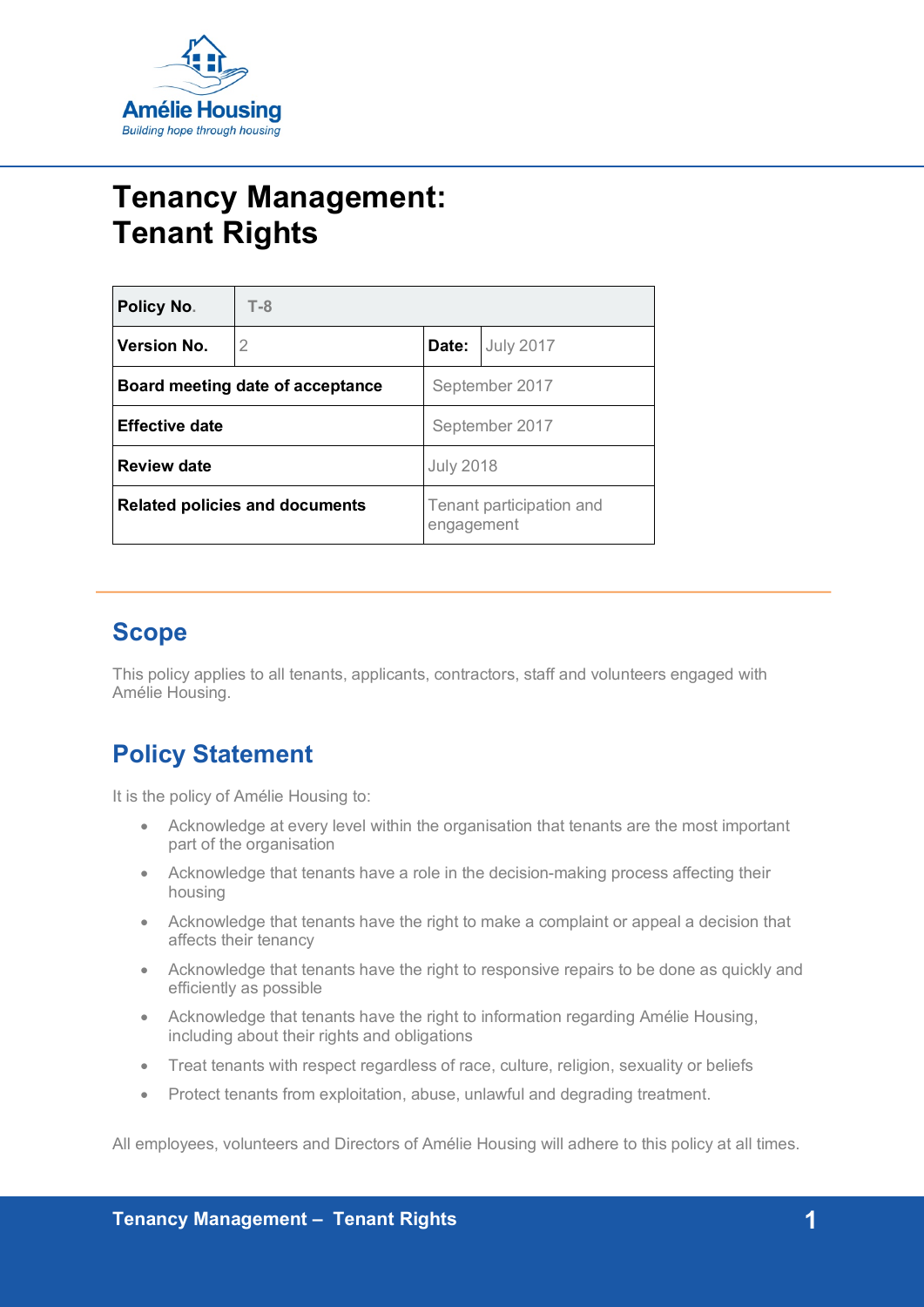

Amélie Housing will proactively seek tenants' feedback and incorporate it into its policy and service delivery improvements. Amélie Housing will respond to any evidence of unsatisfactory service delivery.

# **Compliance**

**This policy assists Amélie Housing to comply with:**

| <b>Compliance Document</b>                            | <b>Section/Number</b> | Area                                                            |
|-------------------------------------------------------|-----------------------|-----------------------------------------------------------------|
| <b>National Community</b><br><b>Housing Standards</b> | 3.1                   | <b>Tenant Rights</b>                                            |
|                                                       | 3.4                   | <b>Tenant Participation</b>                                     |
|                                                       | 4.3                   | <b>Providing Housing</b><br>information, advice and<br>referral |
| <b>Performance requirement</b><br>of NSW Registrar of | 1c                    | Setting and meeting relevant<br>service standards               |
| <b>Community Housing</b>                              | 1 <sub>d</sub>        | <b>Supporting Resident and</b><br>Tenant engagement             |

### **Tenant Rights**

#### **How we will work with you**

- Provide services that meet all legislative responsibilities, funding guidelines, tenancy law requirements and comply with funding program guidelines
- Provide services where tenants feel free to express their concerns or dissatisfaction with any process that affects them
- Provide information to tenants about housing options, support options and other community services, as required
- Make decisions which affect tenants in a fair and transparent manner
- Offer tenants safe and secure housing that is long term as long as they meet eligibility guidelines
- Maintain confidentiality of tenant and applicant information at all times
- Provide access to tenants to their own file on request
- Provide safe services that are non-discriminatory to all persons regardless of religion, race, sex or gender